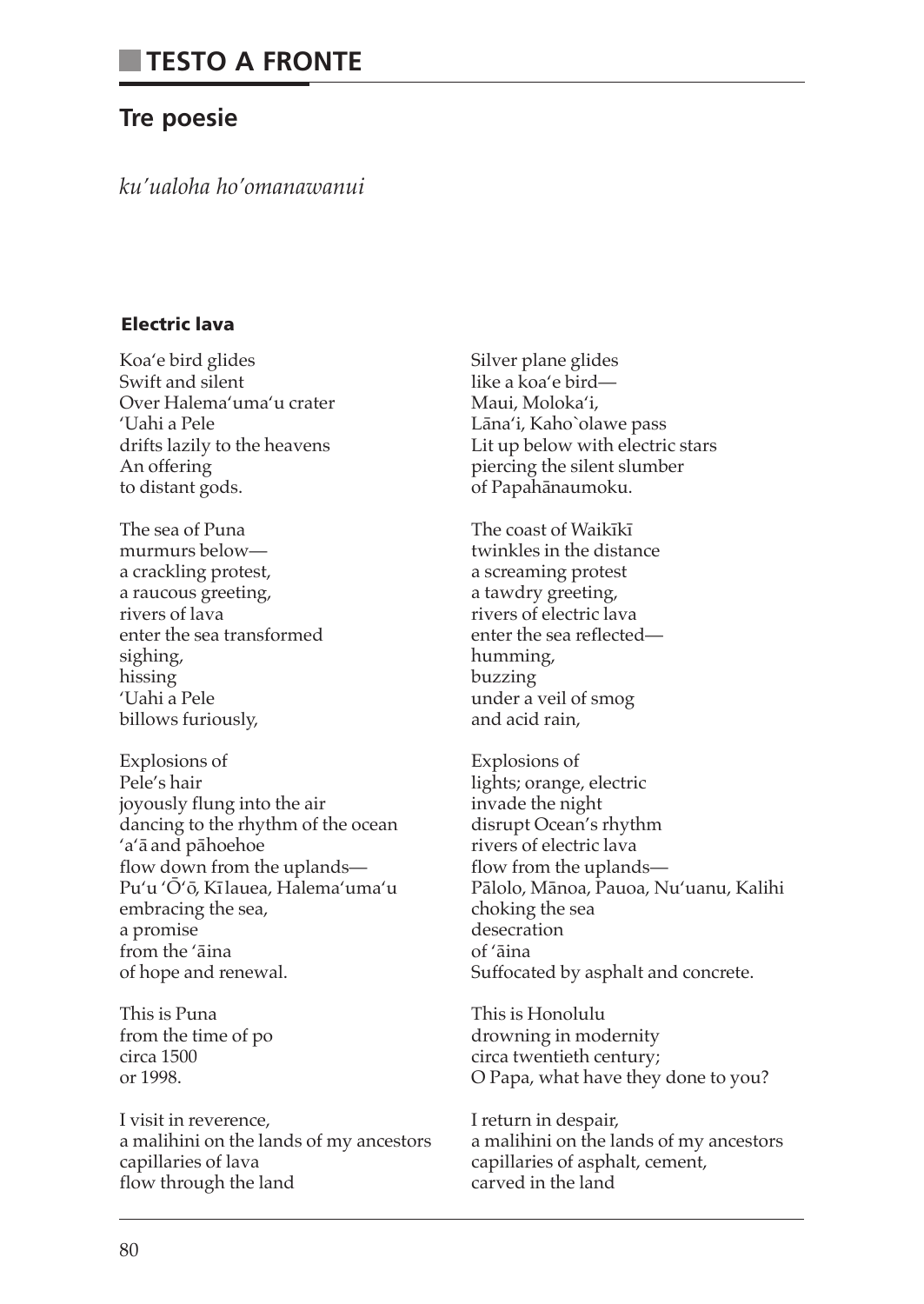# **Lava elettrica1**

Il Koa'e2 scivola nell'aria Svelto e silenzioso Sopra il cratere del Halema'uma'u 'Uahi a Pele<sup>3</sup> sale pigro ai cieli Un'offerta A dèi distanti.

Il mare di Puna mormora in basso una protesta schioccante, un saluto rauco, fiumi di lava entrano in mare trasformati sospirando, sibilando 'Uahi a Pele ondeggia furioso,

Esplosioni di capelli di Pele scagliati gioiosi nell'aria danzanti al ritmo dell'oceano 'a'ā e pāhoehoe<sup>5</sup> fluiscono giù dall'alto— Pu'u 'Ō'ō, Kīlauea, Halema'uma'u abbracciando il mare, una promessa da parte della 'āina<sup>6</sup> di speranza e rinnovamento.

Questa è Puna dal tempo del po intorno al 1500 o 1998.

Vengo piena di reverenza, una malihini <sup>7</sup> nelle terre dei miei antenati capillari di lava fluiscono per la terra

L'aereo d'argento scivola nell'aria come un koa'e— Maui, Moloka'i, Lāna'i, Kaho'olawe passano Illuminati in basso da stelle elettriche che forano il sonno silente di Papahānaumoku.<sup>4</sup>

La costa di Waikīkī scintilla da lontano una protesta urlante un saluto vistoso, fiumi di lava elettrica entrano in mare riflessi mormorando, ronzando sotto un velo di smog e pioggia acida,

Esplosioni di luci; arancio, elettriche invadono la notte spezzano il ritmo dell'Oceano fiumi di lava elettrica fluiscono dall'alto— Pālolo, Mānoa, Pauoa, Nu'uanu, Kalihi asfissiando il mare dissacrazione della 'āina Soffocata dall'asfalto e dal cemento.

Questa è Honolulu che affoga nella modernità intorno al ventesimo secolo; O Papa, che cosa ti hanno fatto?

Torno piena di disperazione, una malihini nelle terre dei miei antenati capillari d'asfalto, cemento, scolpiti nella terra

**\*** La nota biografica è a pagina 91.

**1.** Pubblicata in *O¯ iwi, A Native Hawaiian* Journal, vol. I., a cura di Maheālani Dudoit, Kuleana Ōiwi Press, Honolulu 1998.

**2.** Uccello tropicale nativo.

- **3.** Fumo vulcanico di Pele.
- **4.** Madre terra hawaiana.
- **5.** Lava scabra e lava liscia. **6.** Terra
- **7.** Visitatrice.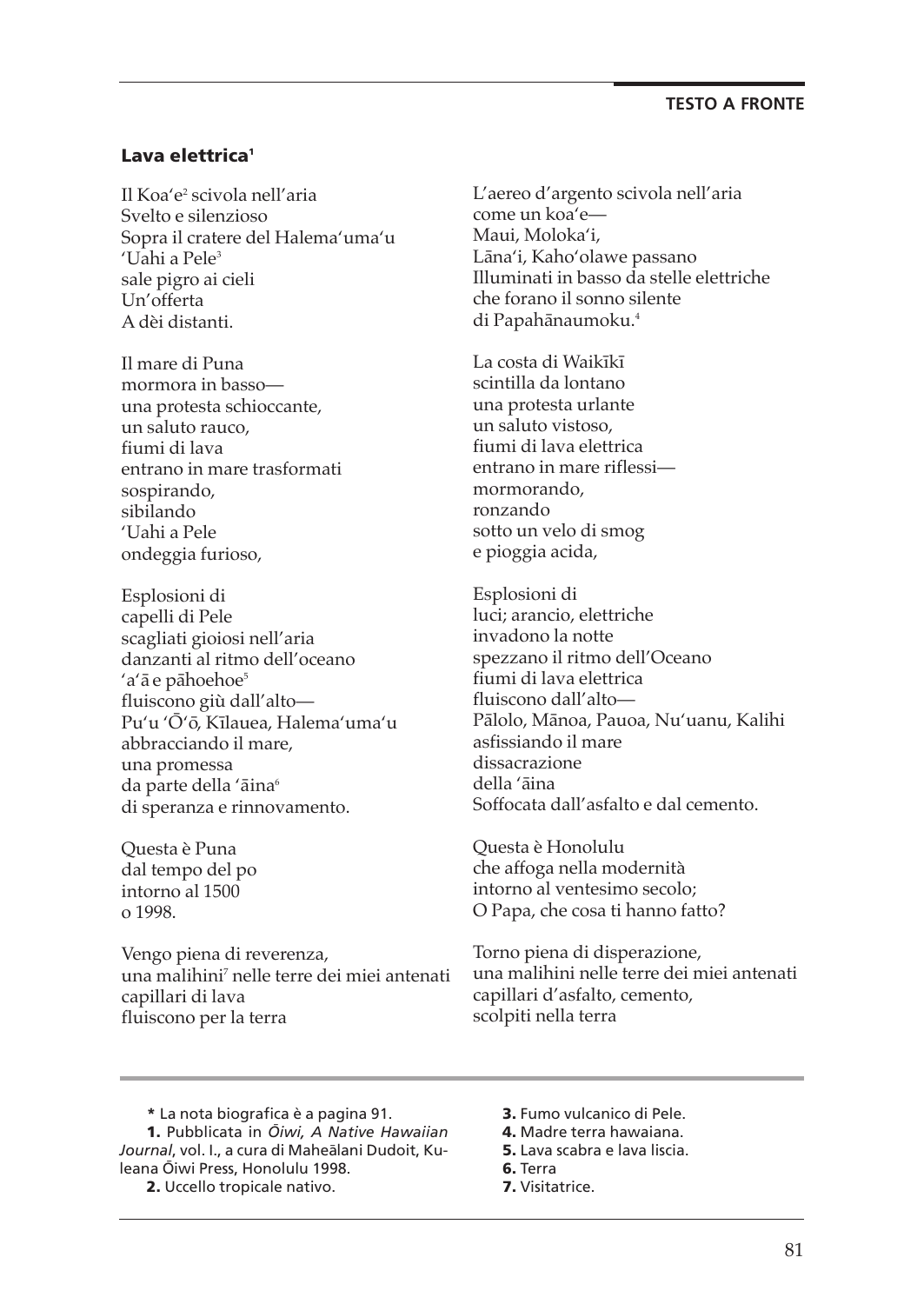beat to the rhythm of my heart flow through my flesh and bones; the land lives (e ola!) so I live.

Returning from Hilo To my concrete life Flight 281 bound for Honolulu; beat to the rhythm of the city inundate my flesh and bones; the land is dying, (au $\bar{e}$ , ua lilo  $\bar{e}$ !) so I die.

*E ola i na¯ ku¯ puna, e ho'i i ka 'a¯ina ka 'a¯ina e ho¯'ola la¯ e¯ Ikaika a wiwo'ole i na¯ 'o¯iwi a ki'ina i ka lei o ka lanakila!*

[*There is life in the ways of the ancestors; return to the land and it will sustain you Hawaiians, be strong and fearless and reach for the garland of victory!]*

\*\*notes in brackets [] indicate translations of Hawaiian terms, and are not a part of the poem.

Pu`u `O`o, Kilauea, and Halema`uma`u are craters where Pele lives, which still see volcanic activity; these areas are located within the district of Puna on the island of Hawai`i.

Manoa, Palolo, Nu`uanu and Kalihi are all valleys in urban Honolulu.

The term "Electric Lava" refers to the orange-colored sodium streetlights which light up Honolulu at night. This poem was inspired by a plane ride back from Hawai`i island to Honolulu, O`ahu, at night. The "flow" of the orange streetlights coming down the mountains and flooding the valleys already mentioned were reminiscent of the "real" lava flows I had just experienced. I've tried to capture here the disparity between nature and ancient Hawaiian rhythms of culture, and being "stuck" in modernity against our will, trying to negotiate two cultures, Hawaiian and Euro-American, and all the good and bad influences of modern technologies.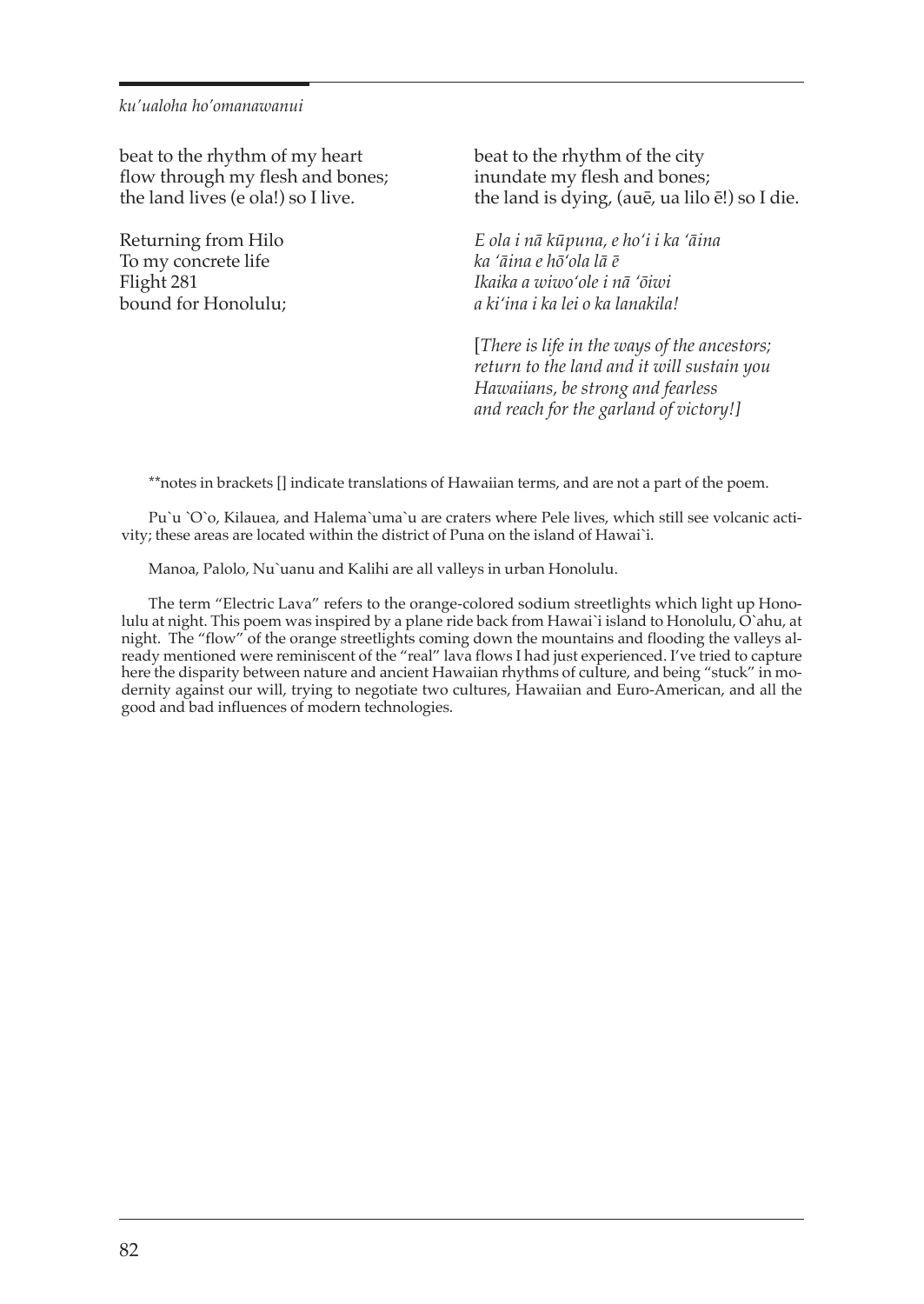battono al ritmo del mio cuore fluiscono per la mia carne e le ossa; la terra vive (e ola!) così io vivo.

Tornando da Hilo Alla mia vita di cemento Volo 281 destinazione Honolulu;

battono al ritmo della città inondano la mia carne e le ossa; la terra muore, (auē, ua lilo ē!) così io muoio.

*E ola i na¯ ku¯puna, e ho'i i ka 'a¯ina ka 'a¯ina e ho¯'ola la¯ e¯ Ikaika a wiwo'ole i na¯ 'o¯iwi a ki'ina i ka lei o ka lanakila!* 8

Pu'u 'O'o, Kilauea e Halema'uma'u sono i crateri dove vive Pele, che hanno ancora un'attività vulcanica; queste aree si trovano nel distretto di Puna sull'isola di Hawai'i.

Manoa, Palolo, Nu'uanu e Kalihi sono tutte valli nella zona urbana di Honolulu.

L'espressione "Lava elettrica" siriferisce ai lampioni al sodio, color arancio, che illuminano le strade di Honolulu di notte. Questa poesia è stata ispirata da un volo notturno compiuto per tornare dall'isola di Hawai'i a Honolulu, sull'isola di O'ahu. Il "flusso" dei lampioni color arancio giù per le montagne a inondare le valliricorda le "vere" colate di lava che avevo appena visto. Ho cercato di catturare la disparità tra la natura e gli antichi ritmi della cultura hawaiana, e il fatto di trovarci "bloccati" dentro la modernità contro la nostra volontà, alla ricerca di un compromesso tra due culture, l'hawaiana e l'euroamericana, e gli influssi positivi e negativi delle tecnologie moderne.

**8.** C'è vita nei costumi degli antenati;/torna alla terra ed essa ti sosterrà/hawaiani, siate forti e intrepidi/e protendetevi verso la corona della vittoria!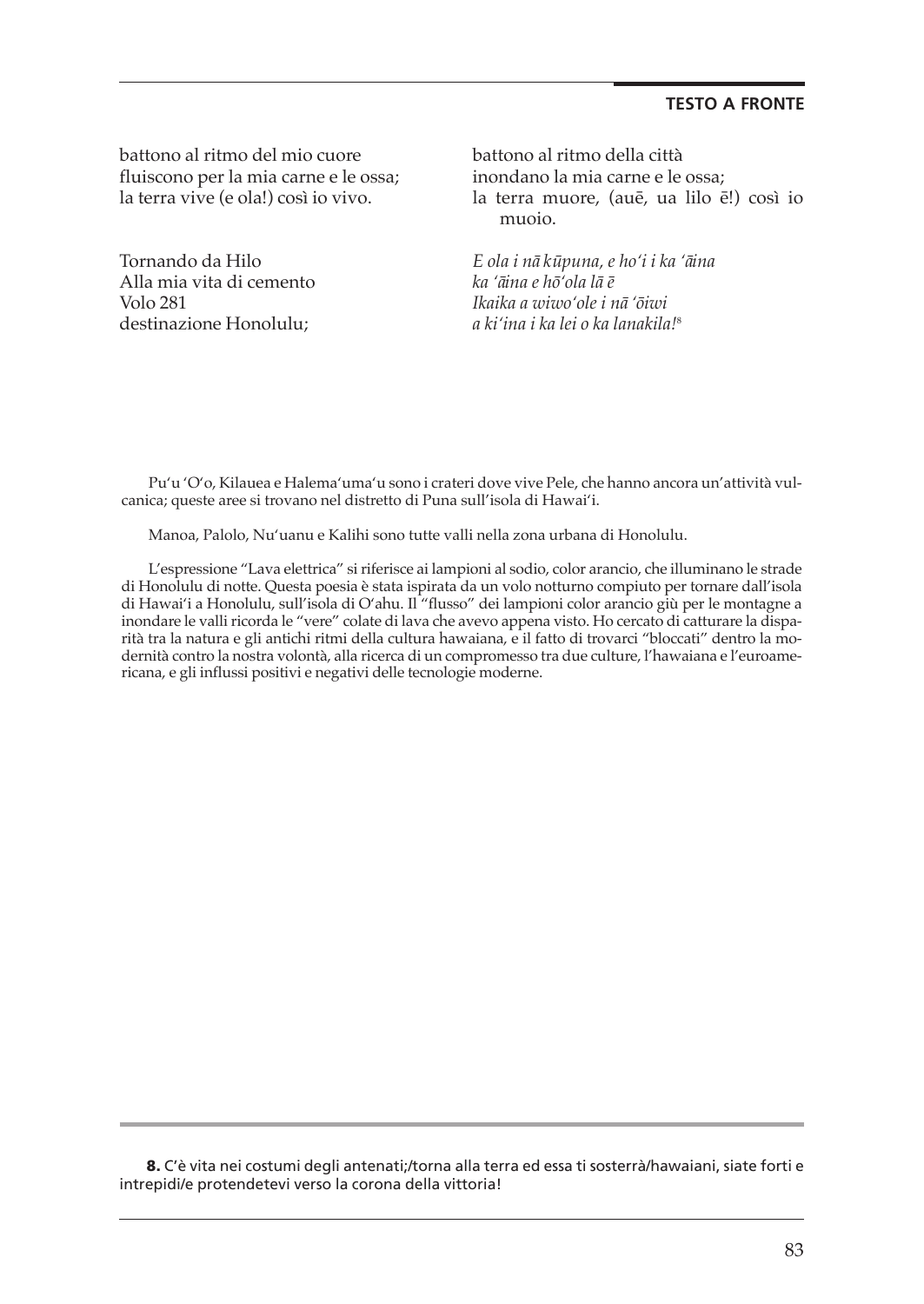#### **Warning: Touri Infection Is Deadly**

Syphilis. Gonorrhea. Small Pox. Chicken Pox. Measles. Mumps. Cholera. Influenza. Tuberculosis. Psychosis. Enchanting "gifts" of civilization Ravaging decimators of native populations. Here's one I bet you never heard of: TOURI. Disease brought by Captain Cook The first known case in the Pacific. WARNING: TOURI INFECTION IS DEADLy Voracious, teeming bacteria invade healthy native populations drive them to extinction through sheer overpowerment of all immune systems Forcing body cells to transmutate or die. TOURI infect the land air water mind, body, and soul. TOURI is all-encompassing flesh consuming deadly and highly contagious. WARNING: TOURI INFECTION IS FATAL Are you at risk? Symptoms include confiscation of land usually sacred and in pristine state for the overdevelopment of gaudy and overpriced "destinations"

drinking a mai tai.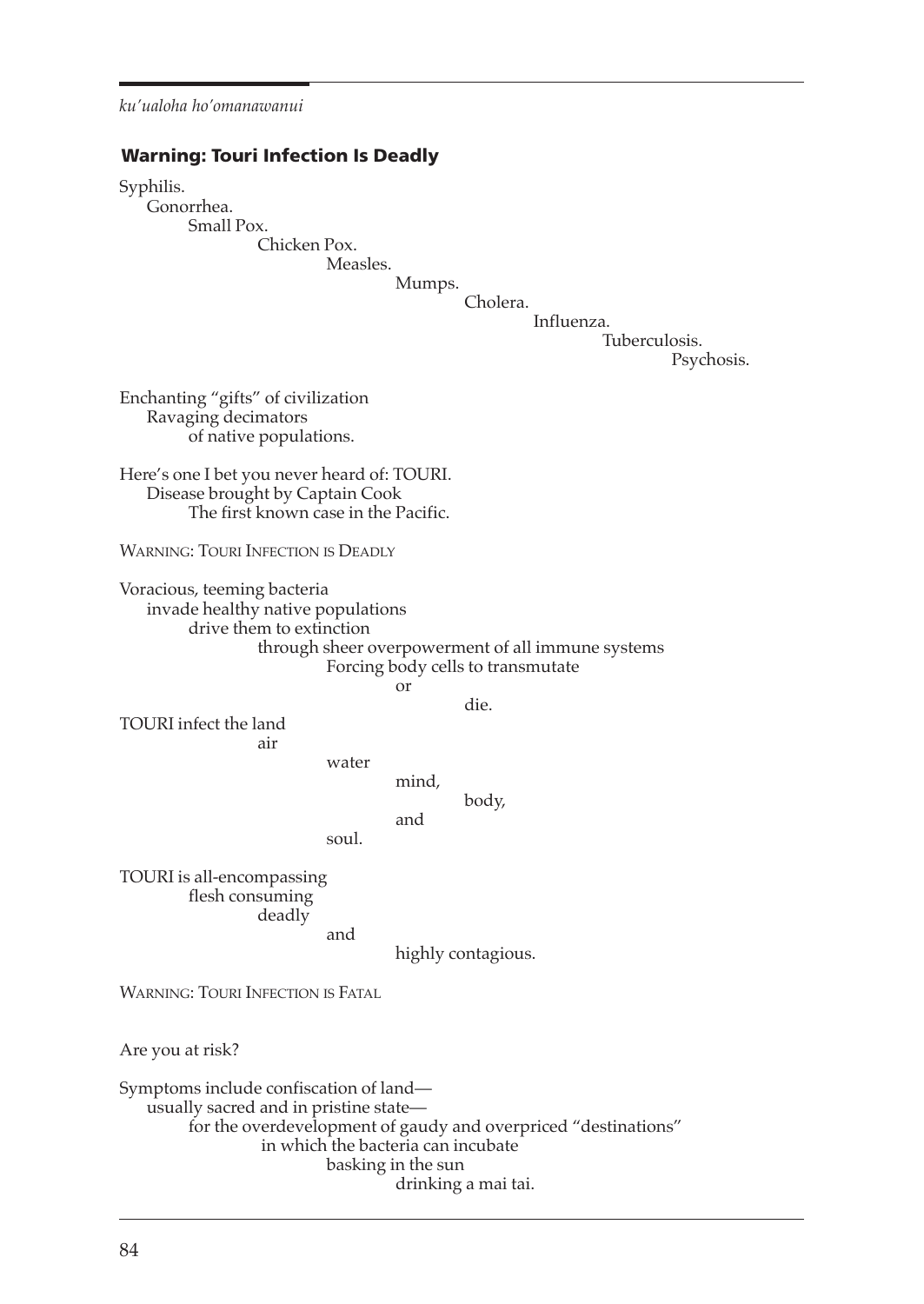## **Attenzione: la Turi è un'infezione mortale**

Sifilide.

Gonorrea.

Vaiolo.

Varicella.

Morbillo.

Rosolia. Colera.

Influenza.

Tubercolosi.

Psicosi.

Incantevoli "doni" della civiltà Devastanti decimatori di popolazioni native.

Eccone una che scommetto non avete mai sentito: la TURI. Malattia portata dal Capitano Cook Il primo caso noto del Pacifico.

ATTENzIONE: LA TURI è UN'INFEzIONE MORTALE

Voraci batteri brulicanti invadono popolazioni native sane le portano all'estinzione travolgendo a forza ogni sistema immunitario Costringendo le cellule del corpo a transmutare o

e

morire.

La TURI infetta la terra l'aria

l'acqua

la mente, il corpo,

l'anima.

La TURI è onnicomprensiva consuma la carne è mortale e

altamente contagiosa.

ATTENzIONE: LA TURI è UN'INFEzIONE FATALE

Siete soggetti a rischio?

I sintomi sono confisca della terra di solito sacra e incontaminata per l'ipersviluppo di "mete" pacchiane e ipercostose in cui i batteri possono incubare crogiolandosi al sole bevendosi un mai tai.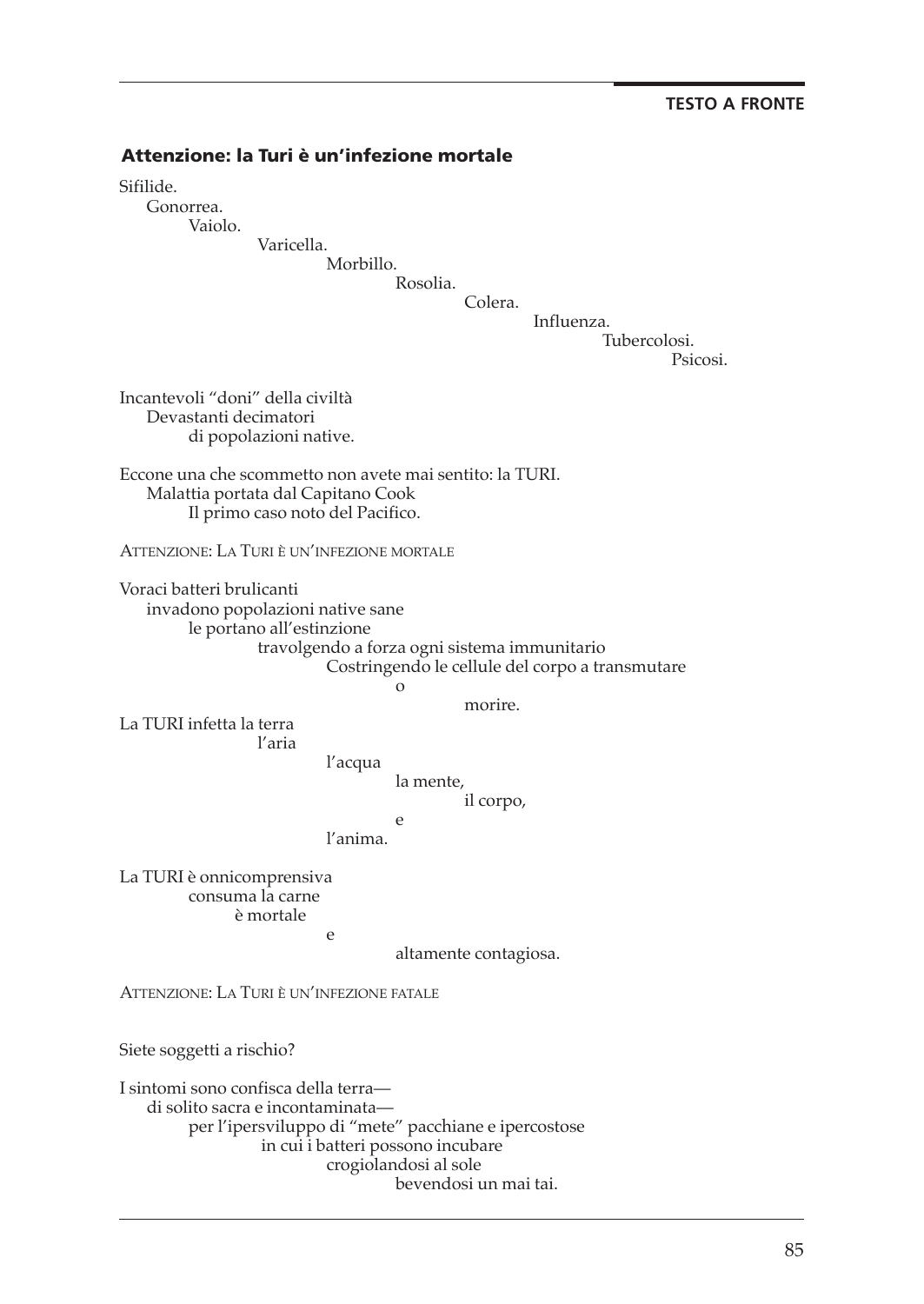Advanced stages include golf courses, shopping malls, and time-share condominiums. Left unchecked, TOURI is terminal, Left untreated it develops into settler sickness: So called "Hawaiians at heart" transmuted by one or two generations into "kama'āina" who eat away, like flesh-eating bacteria, Papahānaumoku who haoles only recognize as "real" estate, and buy and sell her like a common whore. TOURI affects the native brain, causing temporary and sometimes permanent psychosis, which presents itself as alcoholism, drug abuse, domestic violence, and hotel industry prostitution.

It transforms the native, creates an insatiable craving for kālā enslaves us to the U.S. dollar.

WARNING: TOURI INFECTION IS DEADLy

There is no known antidote no cure for this vicious and

aggressive

disease.

Where's the alert from the Surgeon General? Where's the state's eradication program?

Jerry Lewis, where's our telethon? Mr. President, where's our federal health fund dollars?

The only note I have on this one is re. the term "kama'āina". While it used to mean Native Hawaiians, it has been, for several generations now, misappropriated by resident whites, usually Americans, who cannot stand being thought of as "haole" (white, foreigner). Thus, it has taken on a more political and contentious meaning over the years, particularly because foreigners, typically Americans, who move to Hawai'i take on the "kama'aina" title to differentiate between themselves and other haoles.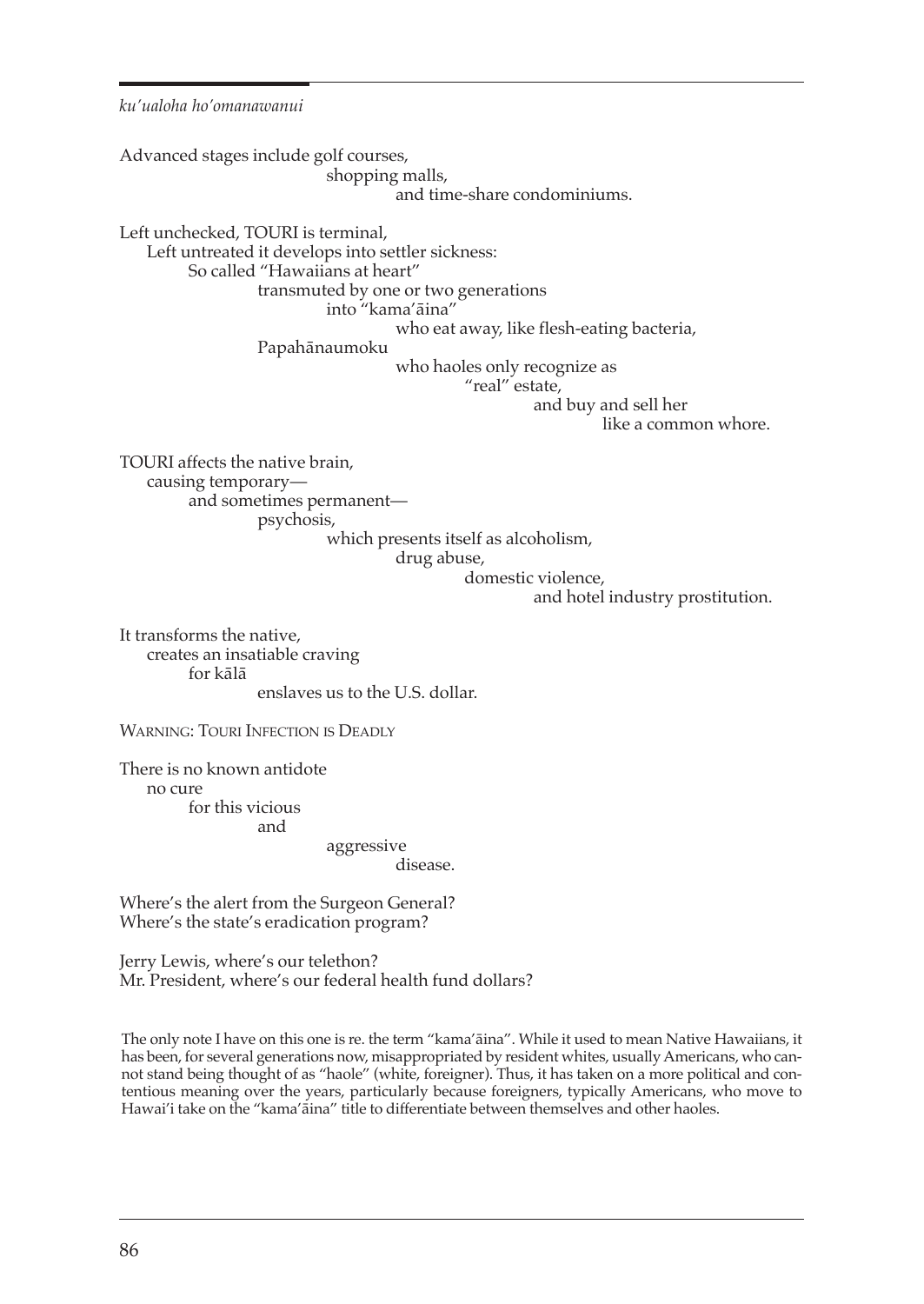Negli stadi avanzati si hanno campi da golf, centri commerciali, e condomini in multiproprietà. Se non contrastata la TURI è terminale, Se non curata evolve in malattia del colono: I cosiddetti "hawaiani nel cuore" tramutati in una o due generazioni in "kama' $\bar{a}$ ina"<sup>1</sup> che divorano, come batteri consumatori di carne, Papahānaumoku che gli haole<sup>2</sup> riconoscono solo come "beni" immobili, e la comprano e vendono come una comune prostituta. La TURI colpisce il cervello nativo, causando una temporanea e talvolta permanente psicosi, che presenta come sintomi alcolismo, abuso di droghe, violenza domestica,

e prostituzione nell'industria degli hotel.

Essa trasforma il nativo, crea un desiderio insaziabile di kālā<sup>3</sup> ci rende schiavi del dollaro U.S.A.

ATTENzIONE: LA TURI è UN'INFEzIONE MORTALE

Non si conoscono antidoti né cure per questa maligna e

aggressiva

malattia.

Dov'è l'allerta dal Ministero della Sanità? Dov'è il piano statale per debellarla?

Jerry Lewis, dov'è il nostro telethon? Signor Presidente, dove sono i dollari del nostro fondo sanitario nazionale?

La sola nota che ho per questa poesia riguarda il termine "kama'āina". Mentre un tempo indicava i nativi hawaiani, da alcune generazioni esso è stato indebitamente fatto proprio dai bianchi residenti, di solito americani, che non sopportano di essere considerati "haole" (bianco, straniero). Ha quindi acquistato negli anni un significato più politico e conflittuale, soprattutto perché gli stranieri, tipicamente americani, che si trasferiscono alle Hawai'i assumono il titolo di "kama'a¯ina" per differenziarsi dagli altri haole.

**3.** Denaro.

**1.** Locali, letteralmente "figlio della terra". **2.** Stranieri.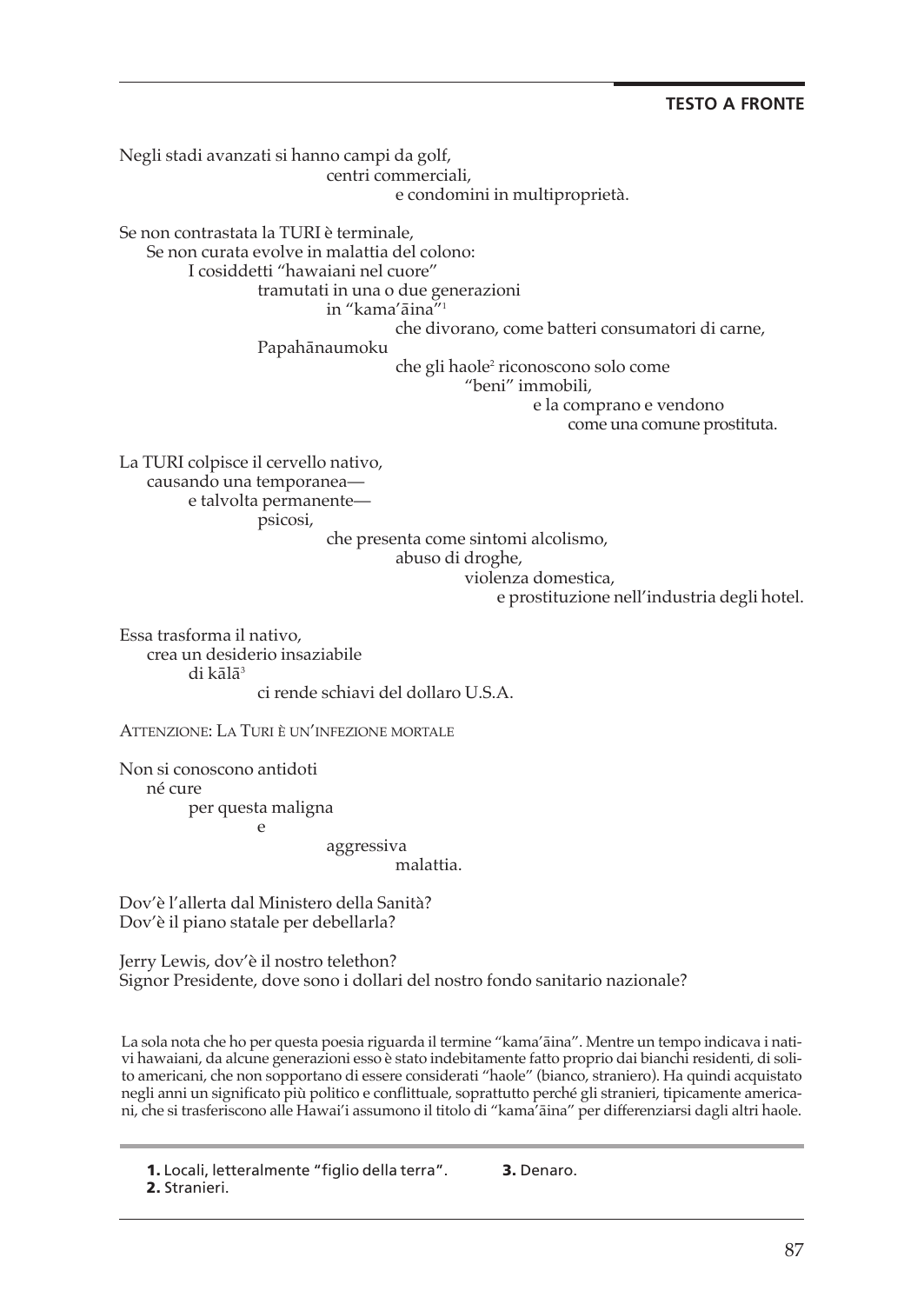# **Kanaka Maoli 9-11**

Kanaka Maoli o ka 'āina, children of earth, sky, kalo This is not our war. We did not sanction it,

It is like all the others before: World Wars I and II Korea and Vietnam Desert Storm, and now, Afghanistan.

So many young Hawaiians gone Fathers and brothers recruited now sisters and mothers, too names immortalized in Walls of stone pōhaku haole—never to return home Not one more Hawaiian! (What for?)

For loss of sovereignty? Theft of land? For welfare roles and poverty, the houseless living on shifting sands? For crack houses, missing children, domestic violence and—Spam?

Yours is not our dream, America nor our destiny;

This is not our war.

We fight for freedom, for our own liberation from your greed, your violence thrust

upon us We resist your corrupting presence—

it is in our 'āina, our mo'olelo,

and the wisdom of our kūpuna that we trust.

Kanaka Maoli o ka 'āina,<sup>ı</sup> figli della terra, del cielo, del kalo<sup>2</sup> Questa non è la nostra guerra. Noi non l'abbiamo ratificata,

è come tutte le altre prima di essa: la Prima e la Seconda guerra mondiale la Corea e il Vietnam Desert Storm, e adesso, l'Afghanistan.

Tanti giovani hawaiani partiti Padri e fratelli reclutati E ora anche sorelle e madri Nomi immortalati in Muri di pietra pōhaku haole<sup>3</sup>—che mai più torneranno a casa Non un hawaiano di più! (E per che cosa?)

Per la perdita della sovranità? Il furto della terra? Per l'assistenza pubblica e la povertà, il vivere senza casa sulle sabbie mobili? Per il *crack*, i figli che spariscono, la violenza domestica e—la Spam?4

Il tuo non è il nostro sogno, America Non il nostro destino;

Questa non è la nostra guerra.

Noi combattiamo per la libertà, per la nostra liberazione

dalla tua avidità, dalla violenza che ci hai imposto

Noi resistiamo alla tua presenza corruttrice—

E nella nostra 'āina,<sup>5</sup> nella nostra mo'olelo,<sup>6</sup> nella saggezza dei nostri kūpuna<sup>7</sup> che noi abbiamo fede.

We are children of kalo, whose backs bend

Noi siamo figli del kalo, il cui dorso si piega

**1.** Nativi hawaiani di questa terra.

**2.** Taro.

**3.** Pietre straniere.

**4.** Marca di carne in scatola, economica e di

cattiva qualità, che costituisce il frequente vitto delle famiglie più disagiate [N.d.T.].

**5.** Terra.

**6.** Storia.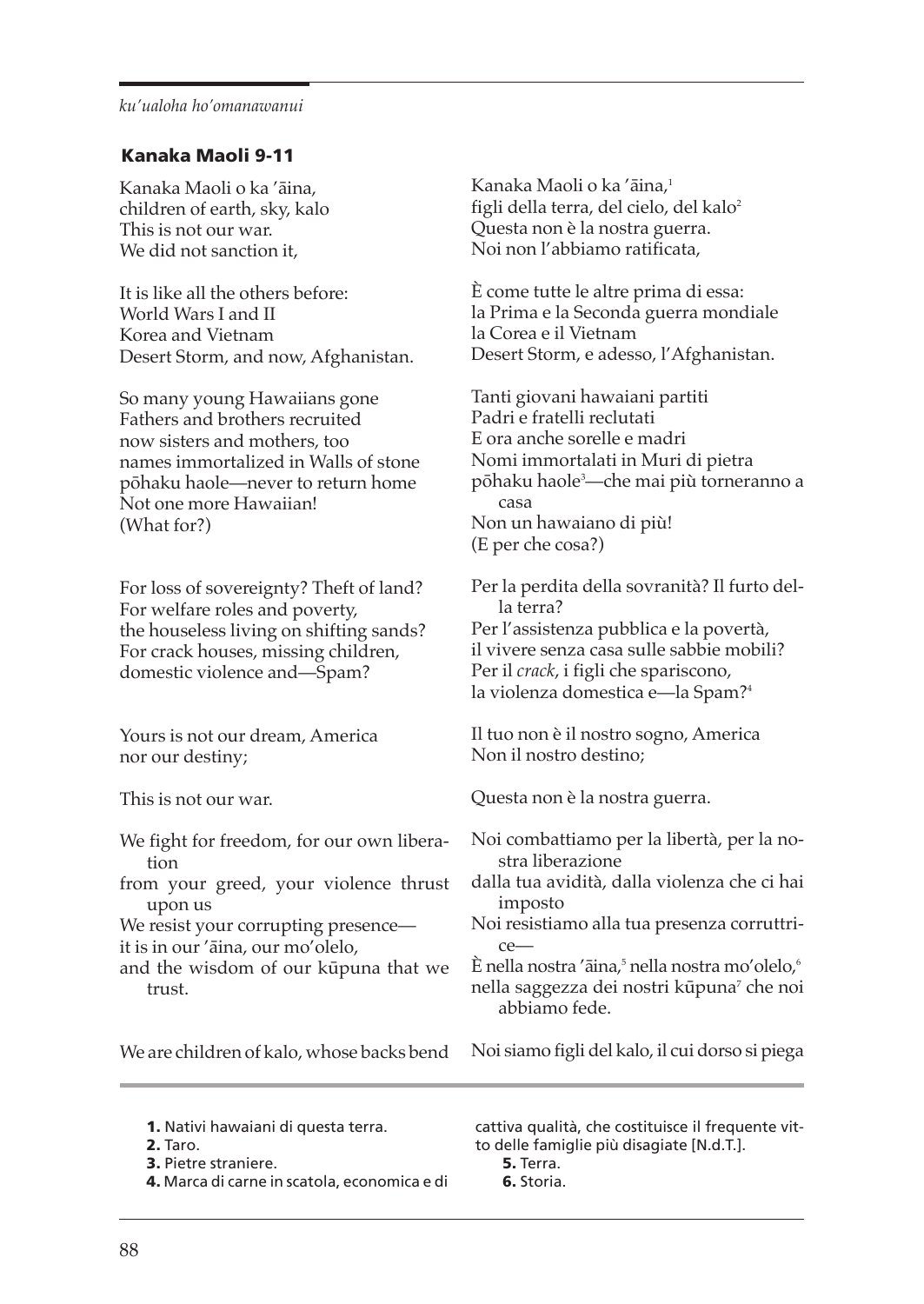| with the winds of resistance                                              | ai venti della resistenza                                                                        |
|---------------------------------------------------------------------------|--------------------------------------------------------------------------------------------------|
| We are 'a'ali'i kū i kamakani, whose roots<br>hold fast                   | Noi siamo 'a'ali'i kū i kamakani, le cui ra-<br>dici stanno salde                                |
| in the winds of change                                                    | ai venti del cambiamento                                                                         |
| We are nā lālā o ke kumu lā'au, whose                                     | Noi siamo nā lālā o ke kumu lā'au, <sup>8</sup> la cui                                           |
| multitude gives voice                                                     | moltitudine dà voce                                                                              |
| protesting the winds of war                                               | e protesta contro i venti di guerra                                                              |
| We are ke one, ka pōhaku, and ka lepo<br>whose dust                       | Noi siamo ke one, <sup>9</sup> ka pōhaku <sup>10</sup> e ka lepo <sup>11</sup><br>la cui polvere |
| swirls blood-red in the wind                                              | vortica rosso sangue nel vento                                                                   |
| Leo sang our history, of capture by the<br>guns of the "land of the free" | Leo ha cantato la nostra storia, la cattura<br>dai cannoni della "terra degli uomini             |
| America's hypocrisy, oppression and co-                                   | liberi"                                                                                          |
| lonial ways<br>have certainly realized better days                        | l'ipocrisia dell'America, la sua oppressio-<br>ne e il suo colonialismo                          |
| We will persist in our resistance as surely                               | hanno certo portato giorni migliori                                                              |
| as waves lap our shores,<br>and agitate for peaceful change while we      | Noi persisteremo nella nostra resistenza<br>come le onde lambiscono le nostre                    |
| continue a mau a mau to proclaim:<br>Yours is not our destiny.            | spiagge,<br>e ci agiteremo per cambiare in pace men-                                             |
|                                                                           | tre continuiamo a mau a mau <sup>12</sup> a pro-                                                 |
|                                                                           | clamare:<br>Il tuo non è il nostro destino.                                                      |
|                                                                           |                                                                                                  |

This is not our war.

Questa non è la nostra guerra.

Forse oggi questa poesia è un po' superata, visto che la guerra americana con l'Iraq è stata ufficialmente dichiarata conclusa, ma credo che sia importante far sentire le voci indigene, così che il mondo sappia che anche noi siamo vittime dell'America. Gli hawaiani non hanno mai smesso di protestare contro il rovesciamento illegale del nostro governo nel 1893, che non avrebbe potuto aver luogo senza l'appoggio dei Marines U.S.A., e contro la successiva annessione della nostra patria agli Stati Uniti nel 1898, che si verificò al solo scopo di garantire agli U.S.A. una migliore posizione nel Pacifico tramite l'acquisizione di Pearl Harbor, nel corso del conflitto con la Spagna per il controllo delle Filippine nel 1898.

Il titolo gioca, oltre che sulla data dell'11 settembre, sul numero nazionale per le chiamate d'emergenza negli USA: facendo il "911" si viene messi in comunicazione con la polizia, le ambulanze o i vigili del fuoco. "Kanaka Maoli 9-11" è una chiamata di soccorso per noi: visto che l'America è il nostro oppressore, chi possiamo chiamare in soccorso perché ci aiuti a uscire da questa situazione, specialmente ora che è messa in ombra da questioni globali più ampie come la guerra americana in Iraq?

Leo Anderson Akana è un'autrice hawaiana di canzoni. La sua canzone "Canto della sovranità" comincia così:

Catturati dai cannoni della terra degli uomini liberi [gli Stati Uniti, con allusione al colpo di stato del 1893]

Un paese dentro un paese in mezzo al mare

**7.** Antenati. **8.** Rami d'albero. **9.** La sabbia.

**10.** Le pietre. **11.** Il terriccio. **12.** Per sempre.